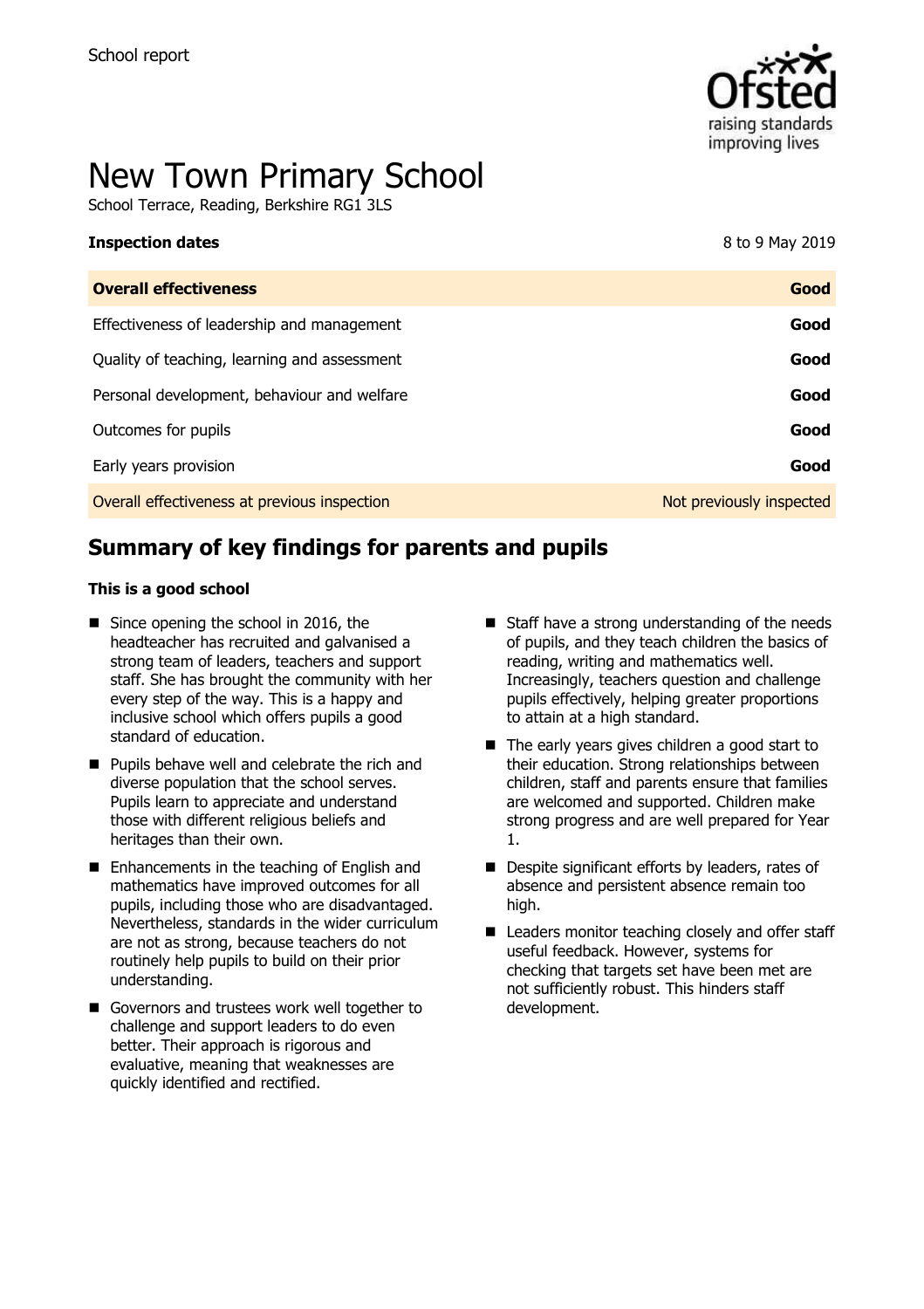

# **Full report**

### **What does the school need to do to improve further?**

- **IMPROVE THE ATTE IMPROVE THE ATTENTION CONTROVE THE ATTE OF ALL PUPILS, PARTICULARLY ATTE INTEGRATION** from school.
- Strengthen leadership and management by ensuring that development points for staff are quickly revisited and checked.
- **IMPROVE THE QUALITY OF TEACHING IN SCIENCE AND THE FOUNDATION SUBJECTS by ENSURIES THAT INTERET** teachers' subject knowledge is sufficiently strong and that lessons build on pupils' prior learning.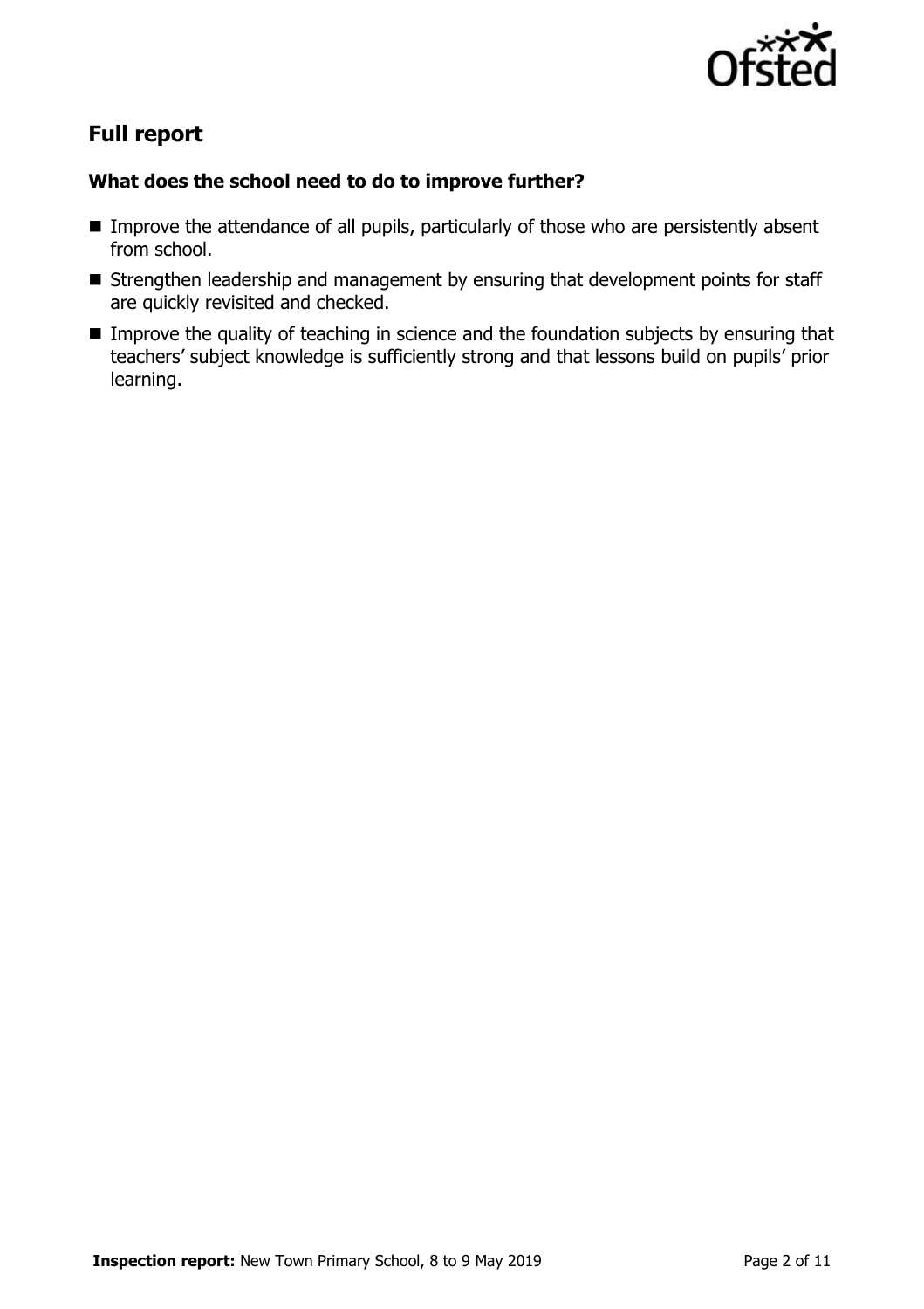

# **Inspection judgements**

#### **Effectiveness of leadership and management Good**

- The headteacher ably leads a motivated and skilled leadership team. They play to their strengths and have worked tirelessly to improve every aspect of this school since it opened. Their drive has been relentless and always focused on getting the best for pupils. As one parent noted, 'They have moved heaven and earth with a smile on their faces.' New Town Primary is a good school.
- Leaders know the school well and carefully evaluate strengths and weaknesses, using this information to plan and deliver continuous improvement. Leaders have looked outside to other successful providers and have secured strong support from Reading University, the local authority and schools outside the trust. Throughout the school, professional curiosity abounds, leaving it well placed to develop further.
- Leaders collect a range of information on pupils' progress and attainment and collate this to gain a meaningful understanding of pupils' performance. They use this to provide additional support and staff training, and to deploy resources where they are needed most. As a result, groups and individuals who fall behind are quickly identified and supported to achieve their best.
- Middle leaders are passionate and enthusiastic. This recently formed team have clear responsibilities and have received useful training to help them to hone their skills. Middle leaders are having an increasingly positive impact on the development of the school under the guidance of senior leaders. They are well placed to secure further improvement in the school.
- Leaders track the performance of staff closely. They visit lessons, scrutinise books and check assessment information to provide staff with useful feedback to improve their teaching. They have identified the strengths in the team accurately and match members of staff well so that they may learn from each other. Nevertheless, on occasion, targets for staff are not checked by leaders, meaning that improvements are not tracked as closely as they might be.
- The special educational needs coordinator is ambitious for pupils and unrelenting in her focus. She knows the pupils with special educational needs and/or disabilities (SEND) and their families well and uses this to ensure appropriate provision is planned and implemented to overcome their barriers to learning. Regular monitoring ensures that all planned support has a positive impact and is adjusted quickly when required.
- Teachers' workload is carefully considered, and leaders have worked hard to ensure that unnecessary work is reduced. For example, staff are provided with time and support to adapt lessons for pupils, and processes for target setting have been streamlined. The focus on doing the right things ensures that pupils' interests and the work-life balance of staff are top priorities.
- Leaders have created a curriculum that is bespoke to the needs of the children. Pupils study a broad range of subjects and enjoy the opportunity to further their skills and talents. For example, pupils in Years 3 and 4 learned and performed 'Blackbird' by the Beatles, using percussion instruments to keep time and singing with great enthusiasm. An interesting range of trips and visits embellish the curriculum and help pupils to gain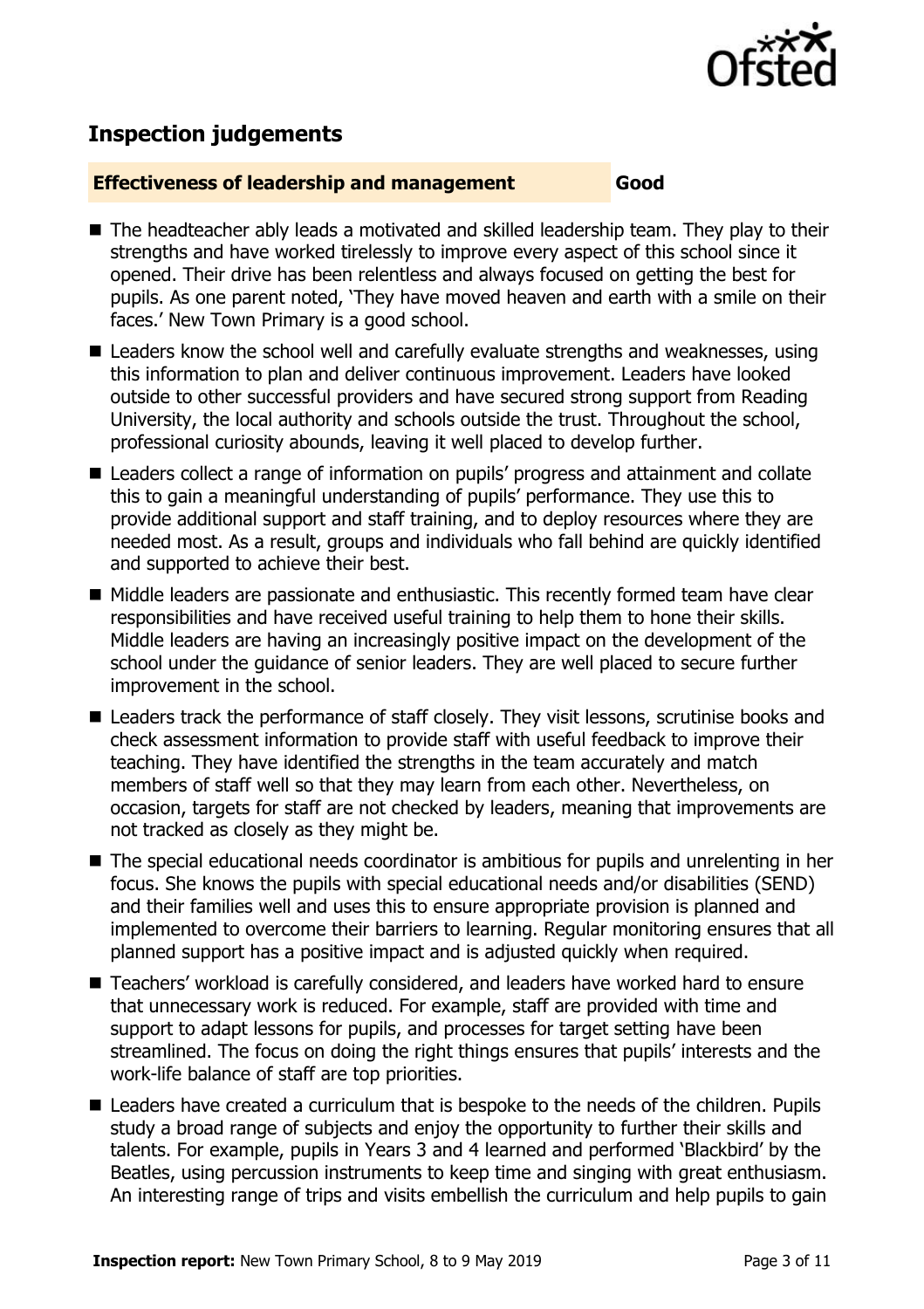

real-life experiences. Nevertheless, the quality of teaching in science and foundation subjects does not match that of English and mathematics.

■ The local authority works closely with the multi-academy trust to provide appropriate support for the school. They have helped leaders to forge links with other providers to enhance their skills and to research what works well. As a result, leaders and staff have been able to augment their own practice through research and professional dialogue.

#### **Governance of the school**

- Governors are skilled and experienced. Many have been members of other governing bodies and have significant professional experience which they bring to the role. For example, governors routinely work with leaders to ensure that health and safety checks are carried out and any remedial action is taken. As a result, the site is safe, secure and well-maintained.
- Governors know the school well and visit the school often to ensure that leaders' actions are effective. For example, governors have worked with leaders to check that the partnership with parents and teachers is strong and that plans meet the needs of pupils with SEND. They use this information to challenge leaders to constantly improve their systems and have been key in helping to improve pupils' outcomes.
- The multi-academy trust was formed, initially, to support the school when standards were low. Officers understand the school and have focused on the right things, helping to improve every aspect of the provision while ensuring that the unique identity of the school is retained. Officers' efforts to evaluate the school and to improve its effectiveness have had a good effect on pupils' outcomes.

#### **Safeguarding**

- $\blacksquare$  The arrangements for safeguarding are effective.
- All staff are well trained and alert to signs of abuse, including neglect and extremism. They keep a close eye on pupils' absence and are alert to any unusual changes in behaviour. They record their concerns carefully and pass these on to leaders who take the right action to help families to get the support that they need.
- **Pupils are taught to evaluate risk from the off. Children in the early years are well** supervised but still allowed to make simple mistakes and discuss what is and isn't safe. As they get older, pupils learn to stay safe around canals and railway lines. They particularly enjoy the safety assemblies that take place before school holidays. Pupils are well prepared to make informed decisions when presented with risks.

#### **Quality of teaching, learning and assessment Good**

- Staff and pupils enjoy strong and positive relationships throughout the school. Teachers encourage pupils to consider, share and discuss their ideas. Classrooms are stimulating spaces where pupils feel safe to develop their confidence and knowledge.
- Teachers question pupils effectively to probe and extend their understanding. Teachers set pupils ambitious targets and offer pupils a rich range of opportunities to help them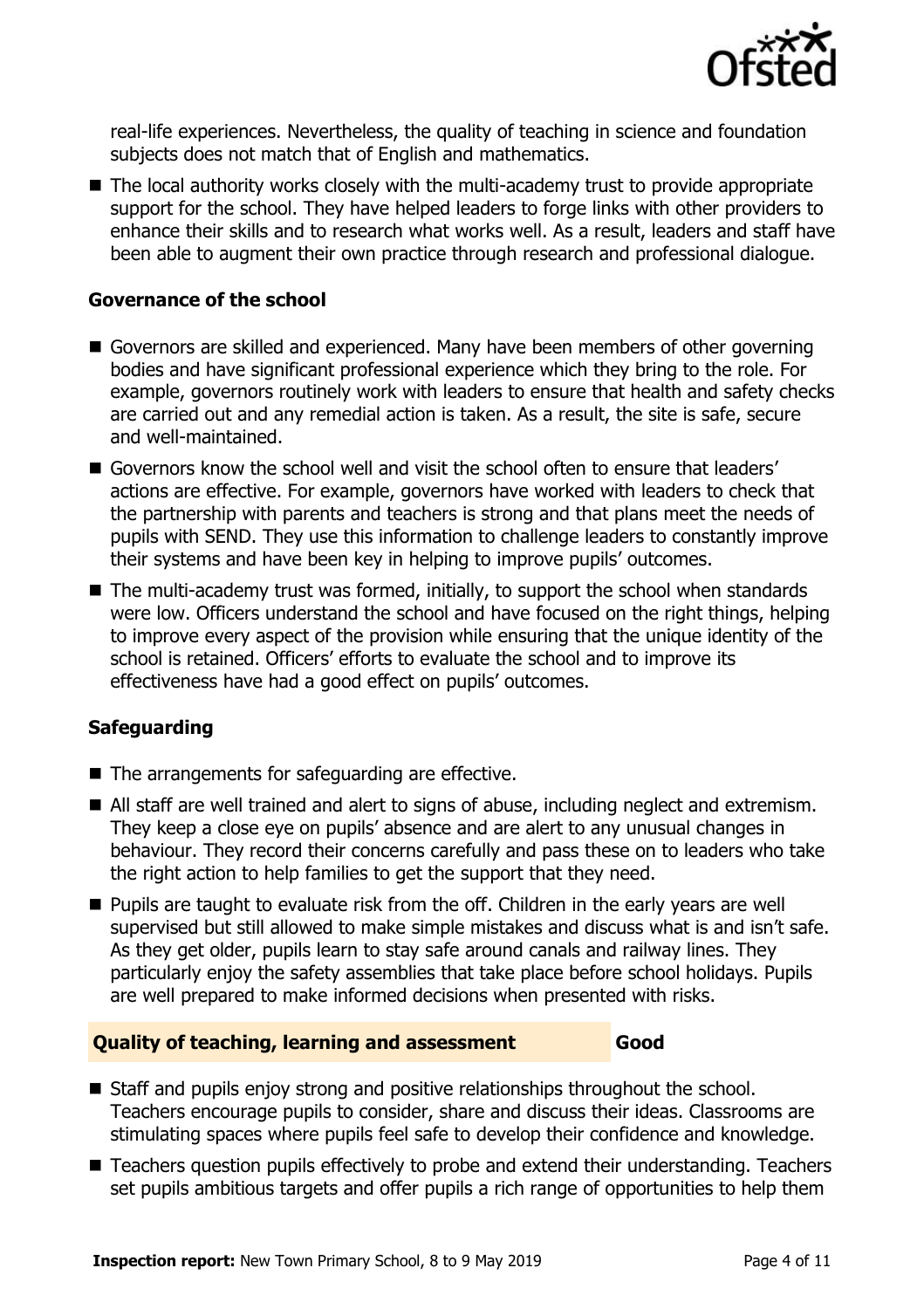

make strong progress. As a result, increasing proportions of pupils attain at a high standard.

- **Pupils learn the basics of mathematics and apply their skills often to solve increasingly** challenging problems. Teachers explain calculation methods carefully and use a range of resources, counters and diagrams to help pupils to see and test their ideas before committing to paper. As a result, pupils are confident mathematicians who make strong progress.
- $\blacksquare$  Pupils are supported to read well and enjoy the range of interesting books that they read. They use their phonics confidently and quickly learn to sight read. Texts are well matched to pupils' needs and help effectively to develop pupils' vocabulary. As a result, pupils quickly learn the basics of reading and enjoy reading for pleasure.
- Teaching assistants model and reshape tasks well, particularly for those with the lowest starting points. For example, teaching assistants support pupils who speak English as an additional language to understand the fundamentals of English and how to communicate at a basic level with staff and peers. The care, patience and support offered to these pupils helps them to settle quickly and build their vocabulary well.
- **Pupils are taught to write well and have, at their own level, a secure grasp of grammar,** spelling and punctuation. They use this to write interesting texts to persuade, entertain or inform their reader. Useful prompts are provided to remind pupils to include key features in their written work. Writing throughout the school has strengthened over time.
- Teachers possess strong subject knowledge in English and mathematics and are able to support pupils to achieve well and develop their skills. However, teachers are less confident in supporting pupils' learning in science and the foundation subjects.
- **Pupils learn a wide range of subjects and show great interest in the world around** them. For example, pupils in Year 2 wrote about the different continents of the world, including details about their topography, capital cities and climate. Nevertheless, teaching in these subjects does not routinely build on pupils' prior learning, meaning that progress can be variable.

#### **Personal development, behaviour and welfare Good**

#### **Personal development and welfare**

- The school's work to promote pupils' personal development and welfare is good.
- **Pupils in this diverse and cosmopolitan school appreciate the rich mix of religions, races** and cultures that they represent. Pupils celebrating Ramadan told inspectors that their classmates and teachers understood and showed a keen interest in this important festival. Pupils throughout the school are respectful, tolerant and well prepared for life in modern Britain.
- The curriculum provides ample opportunities for pupils to develop their understanding of fundamental British values. For example, in Year 2, pupils studied 'No!' by David McPhail in order to consider the impact of their actions on those around them and, subsequently, why laws are so important. Pupils are well prepared to make a strong contribution to society.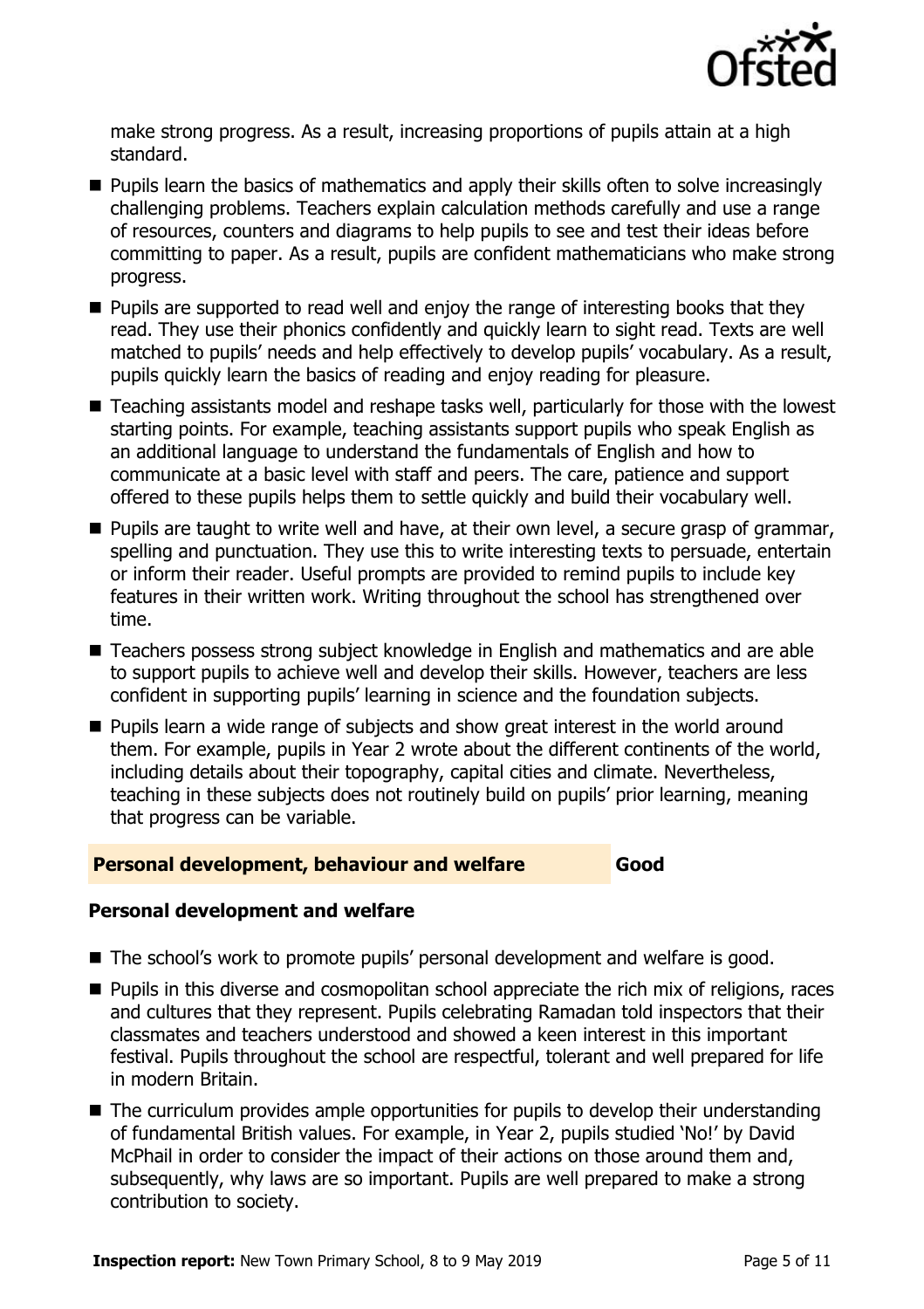

■ The promotion of pupils' spiritual and cultural development is interwoven throughout the school's curriculum. Pupils read texts which help them to understand and make sense of their own and the lives of others. They enjoy the opportunity to fundraise for local community initiatives and to help improve the school. During the inspection, Year 5 pupils worked in teams to solve jigsaw puzzles to help understand Christian's commitments to god and compared this sensitively with their own religious beliefs.

#### **Behaviour**

- The behaviour of pupils is good.
- Typically, pupils are diligent in their learning and apply themselves well, meeting their teachers' high expectations. Classrooms are enthusiastic spaces where mutual respect, purpose and fun are evident throughout.
- At breaktime, pupils play well together and enjoy the use of the well-maintained grounds. Pupils assert that behaviour on the playground is good and that they have an adult to talk to should any problems arise. Pupils report that bullying is rare and, when it does occur, staff are good at helping them out.
- Leaders monitor and analyse trends in behaviour and have adapted the provision to meet the needs of pupils. This work has significantly reduced incidents of poor behaviour over time. Leaders have worked with staff to ensure consistency in approaches to behaviour management. Consequently, pupils' behaviour continues to improve.
- **Pupils' mental health and wellbeing are supported well. The 'Rainbow Club' helps** reduce the barriers to learning for of those with high levels of need and offers pupils a safe space to navigate and discuss the complexities of friendships and relationships. This has resulted in decline in poor and/or defiant behaviour and an increase in confidence and self-esteem for this key group of pupils.
- Leaders are aware that attendance rates are too low and have implemented a number of strategies to increase rates of attendance. However, these have had too little impact, and levels of absence remain above the national average.

#### **Outcomes for pupils Good**

- **Pupils' progress has strengthened in reading in the last year. Staff provide daily support** for pupils to practise their reading and have reviewed and enhanced the range of texts that pupils use in class. As a result, pupils now enjoy more challenging texts, extending their vocabulary and developing a love of reading.
- **Pupils learn the basics of mathematics and apply their skills often to solve increasingly** challenging problems. For example, Year 2 calculated fractions of shapes, whole numbers and used their reasoning skills to relate this to percentages. Repetition and carefully sequenced lessons ensure that pupils build on their prior learning and remember what they have learned.
- **Pupils make strong progress in their writing because they are taught the basics of** spelling, grammar and punctuation and use these in their work. Pupils' books are awash with examples of extended writing, and these writing examples are the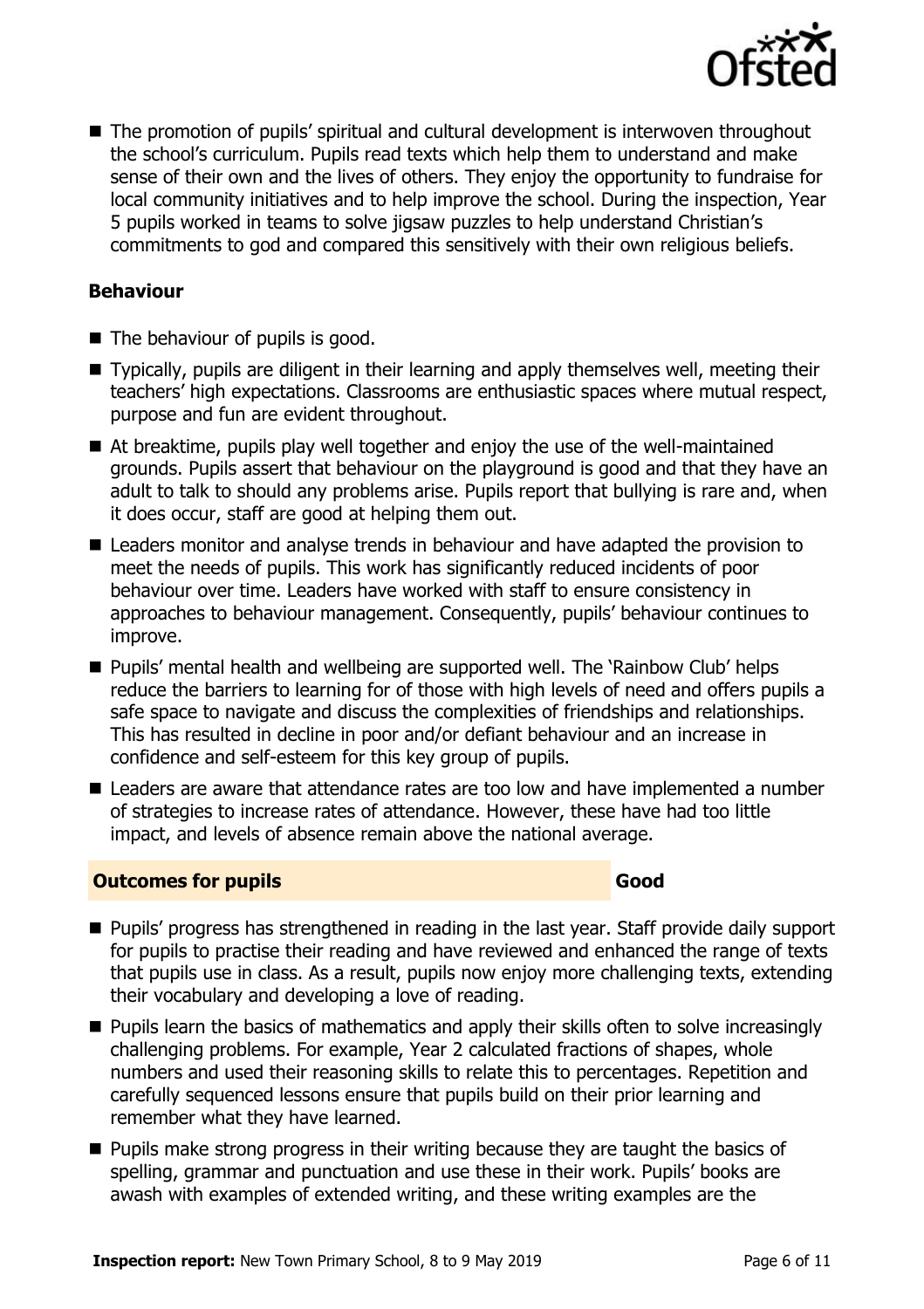

culmination of their learning in English and exemplify the school's drive to improve pupils' vocabulary, presentation and understanding of genre.

- The most able pupils are well supported and make strong progress. A useful range of extra-curricular opportunities helps these pupils to practise and extend the reading and writing skills that they have learned in lessons. As a result, increasing proportions of pupils attain at a high standard.
- Disadvantaged pupils make strong progress because they are given useful support to settle in school and to study the content of lessons before the main lesson starts. Consequently, these pupils start lessons well prepared and confident, and they achieve well.
- **Pupils who speak English as an additional language make strong progress from their** starting points because they are supported to master the basics of English and are buoyed by the dedicated team of bilingual staff and pupils. Consequently, these pupils quickly grow in confidence and broaden their English vocabulary.
- **Pupils with SEND are well supported because staff accurately identify their needs and** help these pupils to understand and access their work. Meaningful adaptations to tasks and the environment help these pupils to make strong progress from their starting points.
- Pupils often use their writing in a range of subjects to explain their thinking. For example, pupils in Year 4 wrote explanatory texts to describe the purpose of different teeth. Nevertheless, pupils do not typically revisit or build on their learning in the foundation subjects, meaning that what is learned is not always remembered.

#### **Early years provision Good Good**

- Children typically enter the school with skills and understanding below that expected for their age range. By the time they leave Reception, the majority have achieved a good level of development. This represents strong progress from their starting points.
- Detailed evaluations and action plans allow leaders to monitor progress through the provision and provide staff with useful guidance to improve their practice. As a result, staff work as a cohesive team across Nursery and Reception classes to ensure that there is sufficient challenge and support for all children. However, as in the main school, leaders do not routinely check that the small improvements in staff performance have been secured.
- Staff in the early years promote English and mathematics well. They skilfully quide children to write numbers and letters on paper, and many children are happy and confident recording simple sentences. Nevertheless, when some children are not directly supervised their concentration wains, and little is learned.
- Children in the early years are keen to learn and are enthusiastic. They form strong relationships with their key adults and get to know the ropes quickly. Their behaviour matches that of the rest of the school.
- Children learn to understand and pronounce a range of useful words and phrases. For example, children tried different flavours of porridge and explained if they thought that it was sour, sweet or bitter. The promotion of language helps children to build their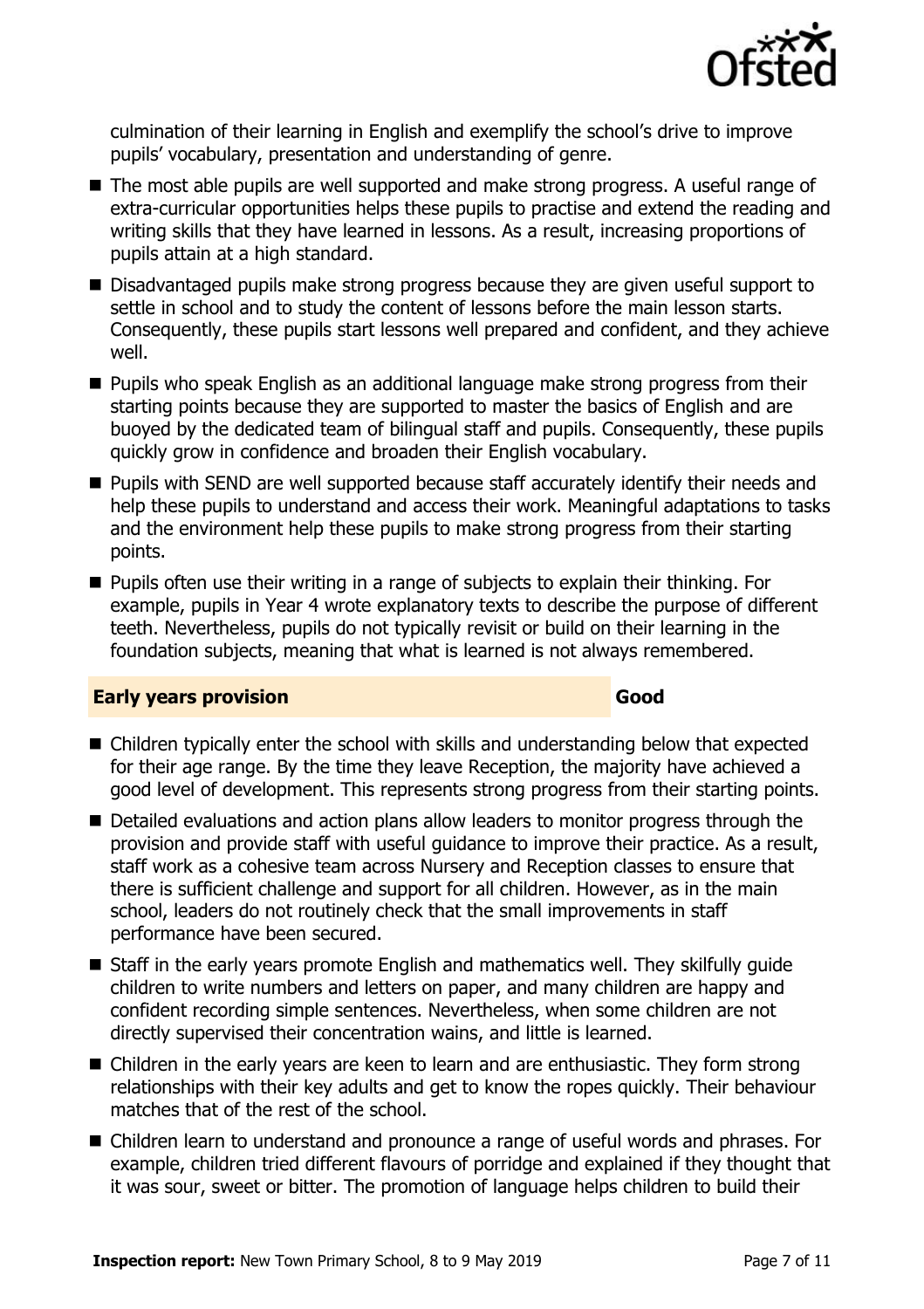

vocabulary and communicate effectively

■ Parents are actively encouraged to participate in their children's learning through 'busy bags', which contain a task that a parent and child can complete together. Strong links with new parents ensures that families feel welcomed and supported as they enter formal education.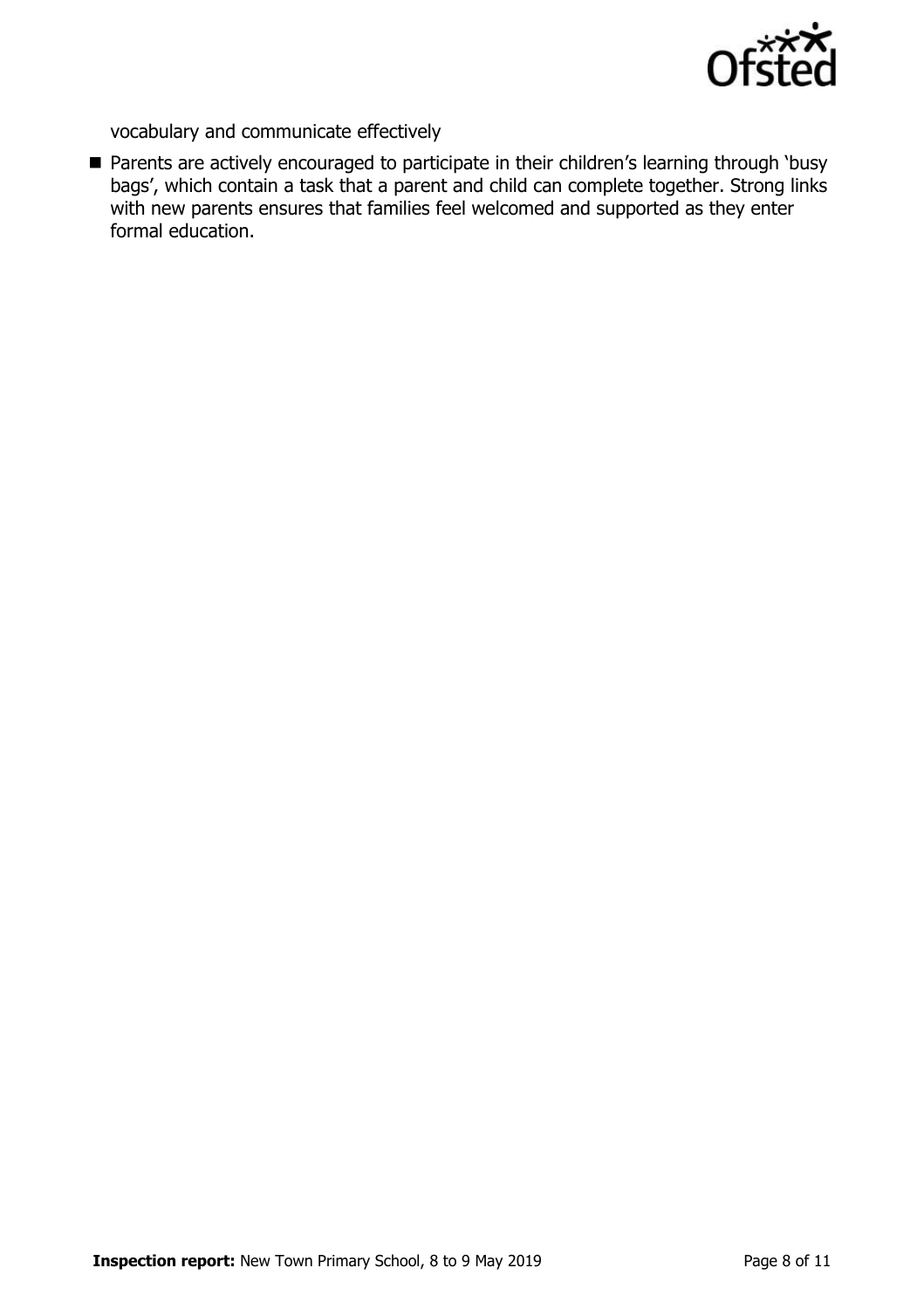

# **School details**

| Unique reference number | 142682   |
|-------------------------|----------|
| Local authority         | Reading  |
| Inspection number       | 10088104 |

This inspection of the school was carried out under section 5 of the Education Act 2005.

| Type of school                      | Primary                      |
|-------------------------------------|------------------------------|
| School category                     | Academy converter            |
| Age range of pupils                 | 3 to 11                      |
| <b>Gender of pupils</b>             | Mixed                        |
| Number of pupils on the school roll | 297                          |
| Appropriate authority               | Board of trustees            |
| Chair                               | Angie Morrish                |
| <b>Headteacher</b>                  | Polly Cornish                |
| Telephone number                    | 0118 937 5509                |
| Website                             | www.newtown.reading.sch.uk   |
| <b>Email address</b>                | admin@newtown.reading.sch.uk |
| Date of previous inspection         | Not previously inspected     |

### **Information about this school**

- New Town Primary School opened in June 2016 as part of The Berkshire Schools Trust. The trustees delegate responsibility for most strategic matters to the local board of governors.
- This is a smaller-than-average sized primary school.
- The proportion of pupils who are supported by the pupil premium is slightly lower than the national average.
- $\blacksquare$  The proportion of pupils with SEND is in line with the national average.
- The proportion of pupils who speak English as an additional language is well above the national average.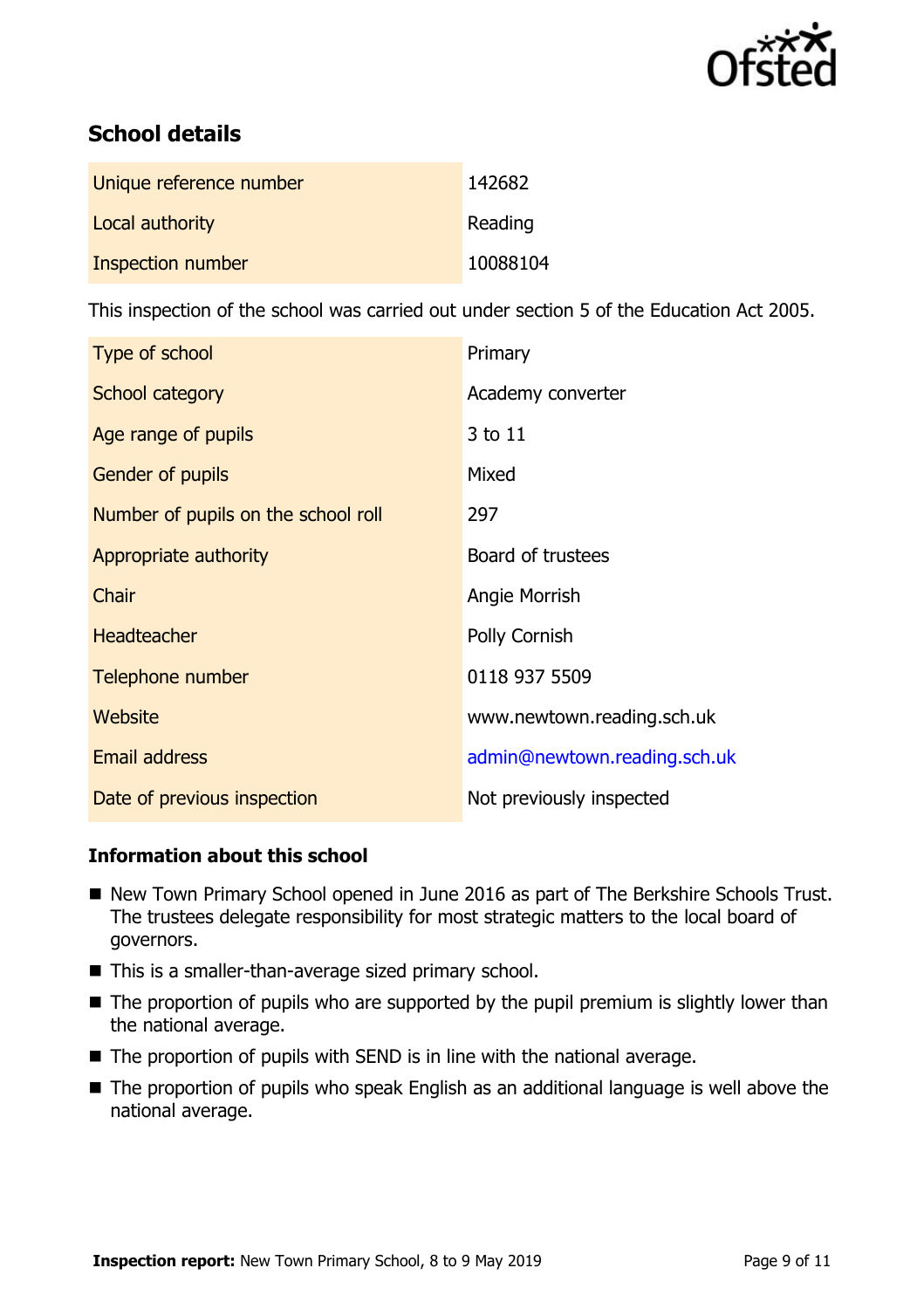

# **Information about this inspection**

- Inspectors observed learning in 23 parts of lessons, mostly with senior leaders.
- $\blacksquare$  In addition to discussions with parents, 14 responses to the online questionnaire, Parent View, were taken into account, including eight free-text comments.
- A range of the school's documentation was scrutinised to gather information on: leaders' evaluation of the school's performance; systems for managing the performance of teachers; the behaviour and safety of pupils; safeguarding; the progress and attainment of pupils; and curriculum leadership.
- The lead inspector scrutinised the school's website to evaluate the quality of information for parents and whether the school meets statutory publishing requirements.
- The inspectors spoke to pupils to gather their views about the school, and they heard pupils read.
- $\blacksquare$  The lead inspector met with school leaders, the chair of the governing body, and officers from the local authority and the multi-academy trust.

#### **Inspection team**

| Dan Lambert, lead inspector | Her Majesty's Inspector |
|-----------------------------|-------------------------|
| <b>Clare Haines</b>         | <b>Ofsted Inspector</b> |
| Sam French                  | Ofsted Inspector        |